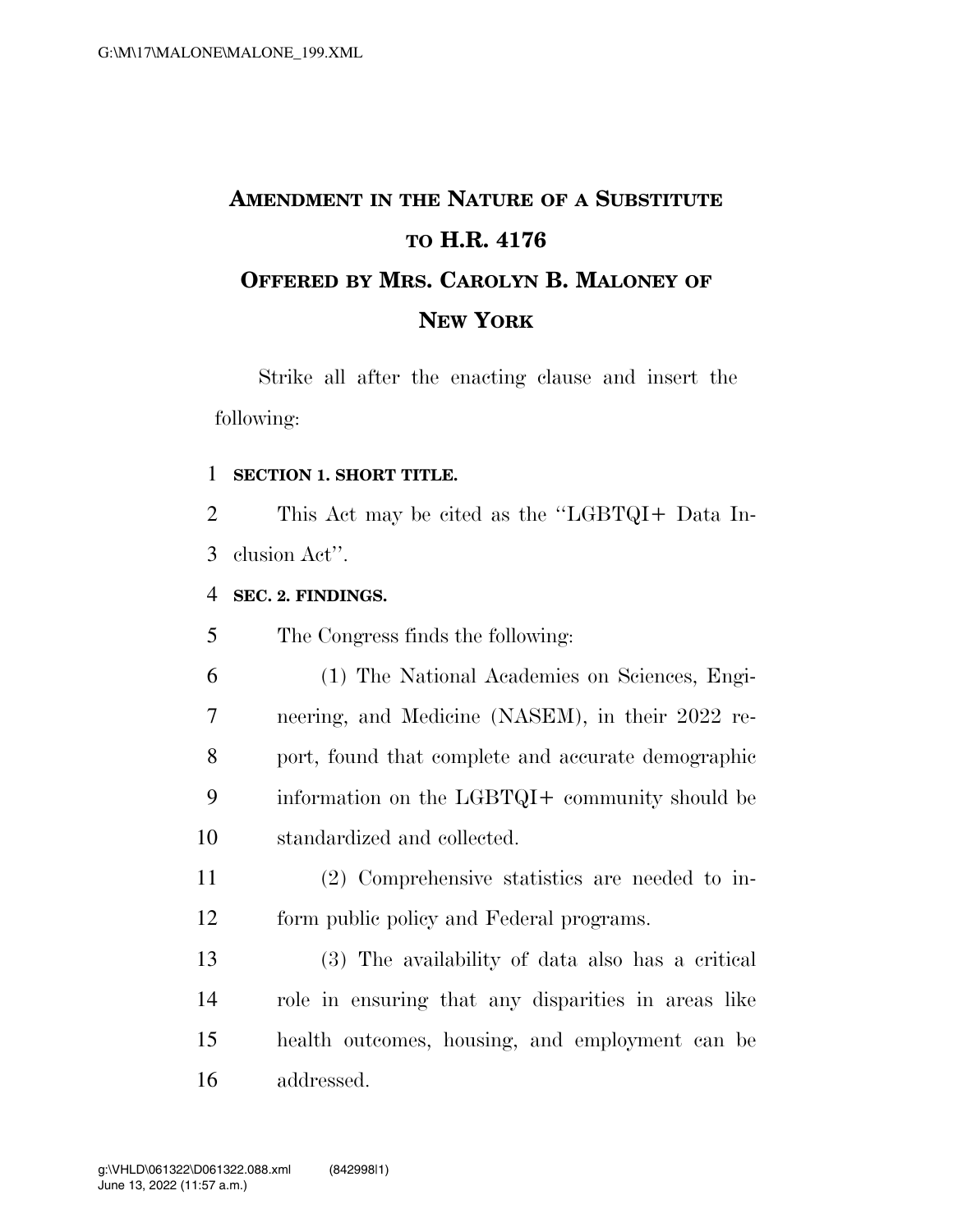$\mathfrak{D}$ 

 (4) As of the March release of the NASEM re- port, limited Federal surveys collect data on sexual orientation and gender, with none currently meas-uring intersex populations.

## **SEC. 3. REQUIREMENT TO COLLECT DATA ON SEXUAL ORI- ENTATION, GENDER IDENTITY, AND VARI-ATIONS IN SEX CHARACTERISTICS.**

 (a) SURVEY REQUIREMENT.—Not later than 360 days after the date of the enactment of this Act, the head of any agency that collects information through a covered survey shall establish data standards that require, with re-gard to the survey, the following:

 (1) REVIEW.—The review of existing data sets to determine in which data sets information about sexual orientation, gender identity, and variations in sex characteristics is not included.

 (2) METHODS.—An identification of appro- priate methods to include questions on sexual ori- entation, gender identity, and variations in sex char- acteristics in covered surveys that facilitate cat- egorization and voluntary participation and preserve privacy and confidentiality.

23 (3) DATA COLLECTION.—The use of the appro-priate methods identified in paragraph (2) to gather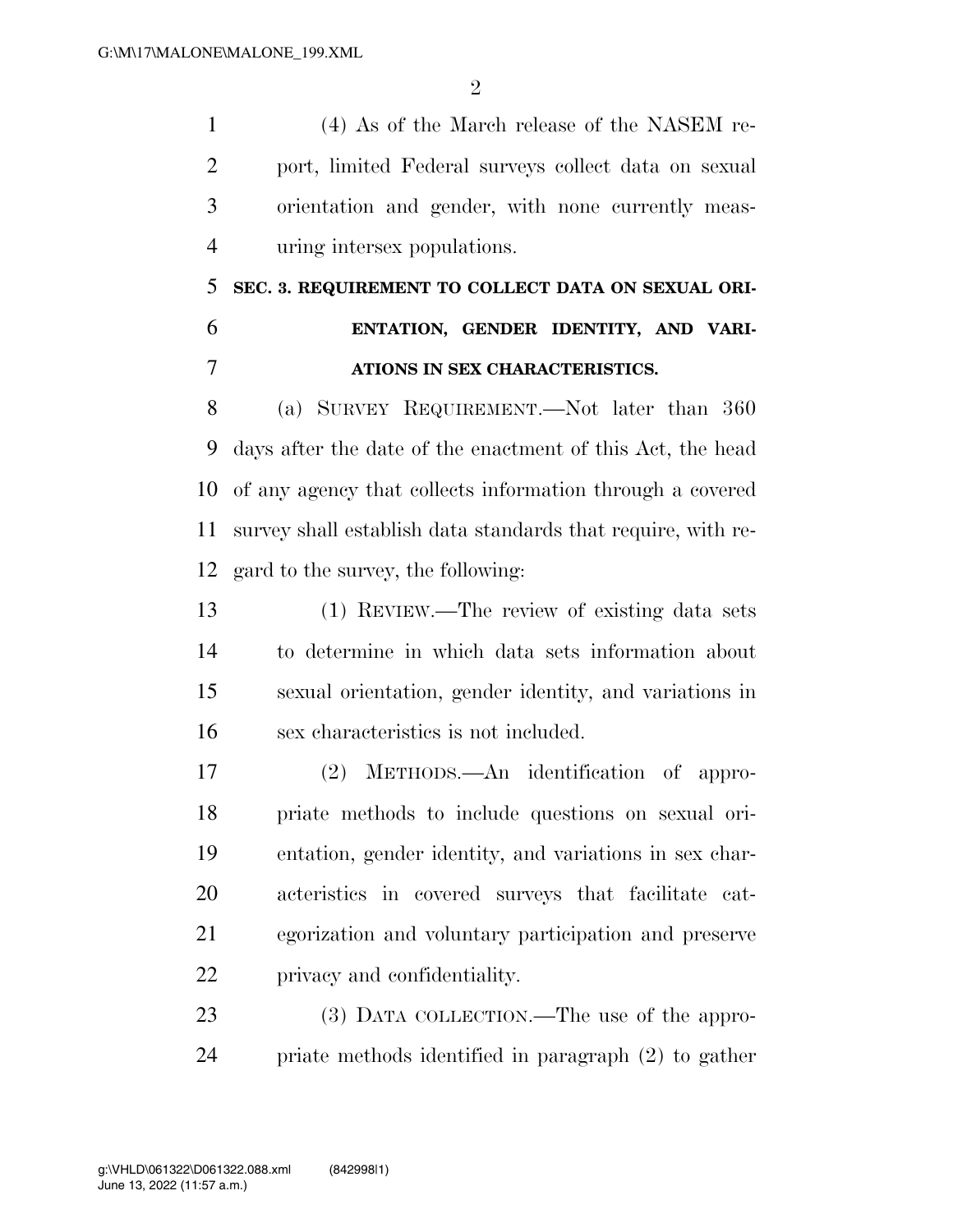data on sexual orientation, gender identity, and vari-ations in sex characteristics.

 (4) ASSESSMENT.—The implementation of a process to routinely assess needed changes in cov- ered survey methods related to asking questions on sexual orientation, gender identity, and variations in sex characteristics.

(b) DATA REPORTS; WAIVER.—

 (1) DATA REPORTS.—Not later than 3 years after the date of the enactment of this Act, any re- port published by an agency that relies on covered survey demographic data shall include information on sexual orientation, gender identity, and variations in sex characteristics.

 (2) WAIVER.—The head of the statistical unit of an agency may waive the requirement under para- graph (1), on a case-by-case basis, if the standards and policies in subsection (c) can not be met.

 (c) CONFIDENTIALITY.—Any information collected relating to the sexual orientation, gender identity, or vari- ations in sex characteristics of a covered survey partici- pant shall be maintained in accordance with applicable confidentiality and privacy laws, policies, and standards. (d) APPLICABILITY.—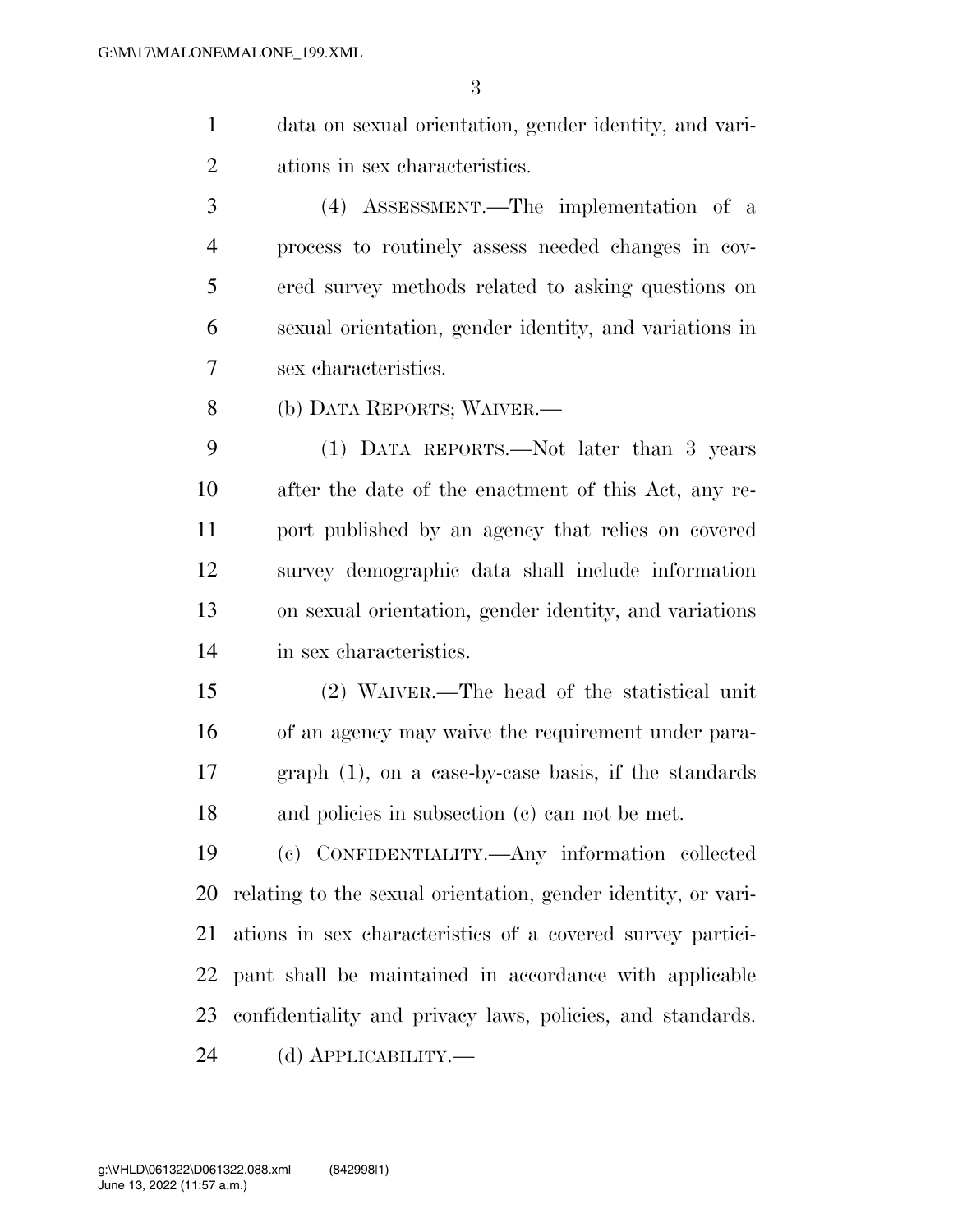(1) CONSTRUCTION.—Nothing in this Act shall be construed to require an individual to disclose their sexual orientation, gender identity, or vari-ations in sex characteristics to an agency.

 (2) EXEMPTION FROM PENALTY.—An indi- vidual is not subject to any fine or other penalty for refusing to answer any survey question regarding gender identity, sexual orientation, or variations in sex characteristics, including any fine or penalty under subchapter II of chapter 7 of title 13, United States Code.

 (e) RULE OF CONSTRUCTION.—Nothing in this sec- tion shall be construed to permit the use of information collected under this section in a manner that would ad-versely affect any individual.

(f) DEFINITIONS.—In this section:

 (1) AGENCY.—The term ''agency'' has the meaning given that term in section 551 of title 5, United States Code.

 (2) COVERED SURVEY.—The term ''covered survey'' means a survey that includes demographic data in which—

(A) a subject self-reports information; or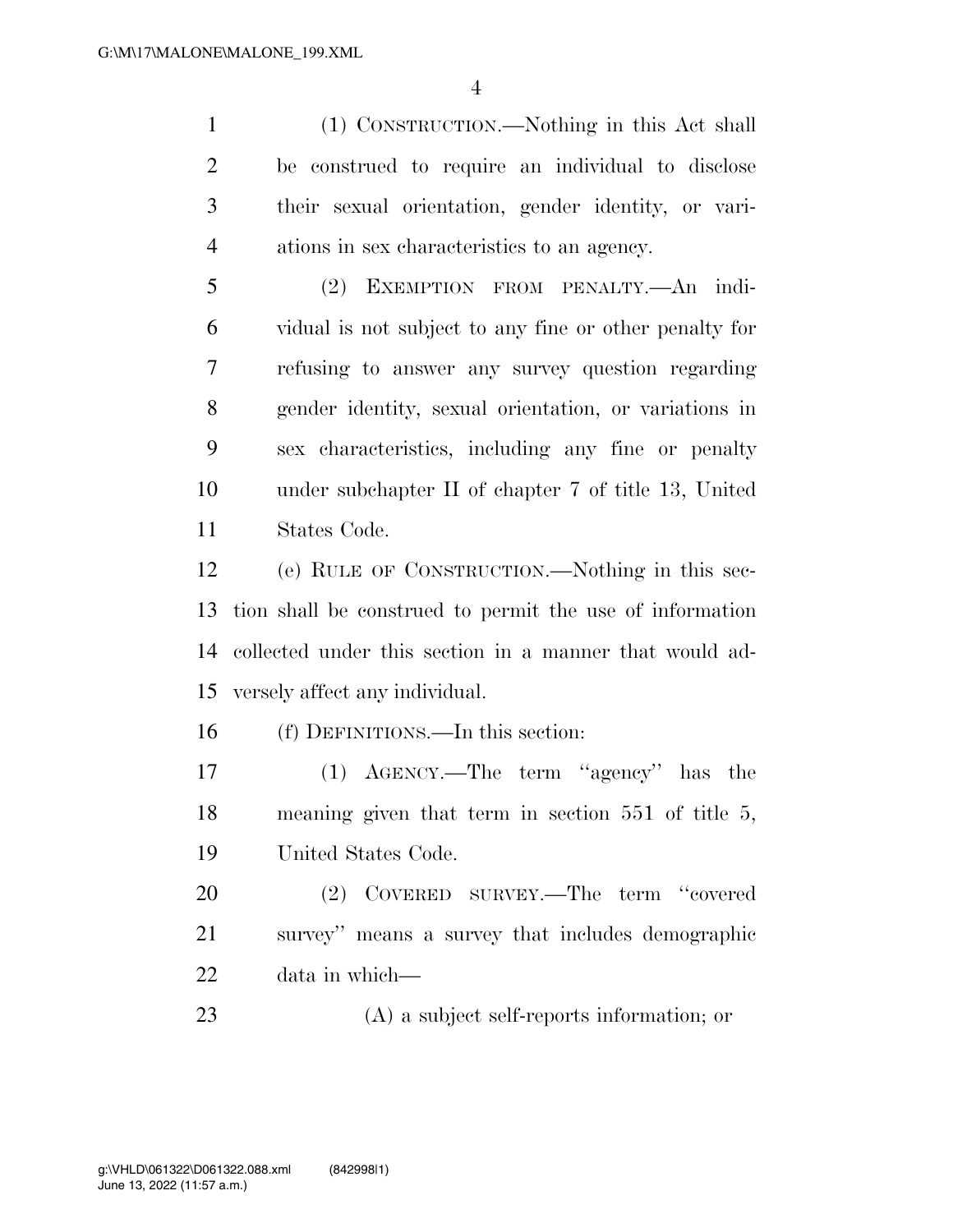(B) a knowledgeable proxy provides infor- mation about the subject or responds for all in-dividuals in a household.

 (3) DEMOGRAPHIC DATA.—The term ''demo- graphic data'' means information about the race or ethnicity, sex, and age of a survey participant or population.

 (4) GENDER IDENTITY.—The term ''gender identity'' means the gender-related identity, appear- ance, mannerism, or other gender-related char- acteristic of an individual, regardless of the des-ignated sex at birth of the individual.

 (5) SEXUAL ORIENTATION.—The term ''sexual orientation'' means how a person identifies in terms of their emotional, romantic, or sexual attraction, and includes identification as straight, heterosexual, gay, lesbian, or bisexual, among other terms.

 (6) SURVEY.—The term ''survey'' means a data collection activity involving observation or a ques- tionnaire for a sample of a population and includes 21 the decennial census.

 (7) VARIATIONS IN SEX CHARACTERISTICS.— The term ''variations in sex characteristics''—

 (A) means a physical trait present at birth or naturally occurring at a later time (including